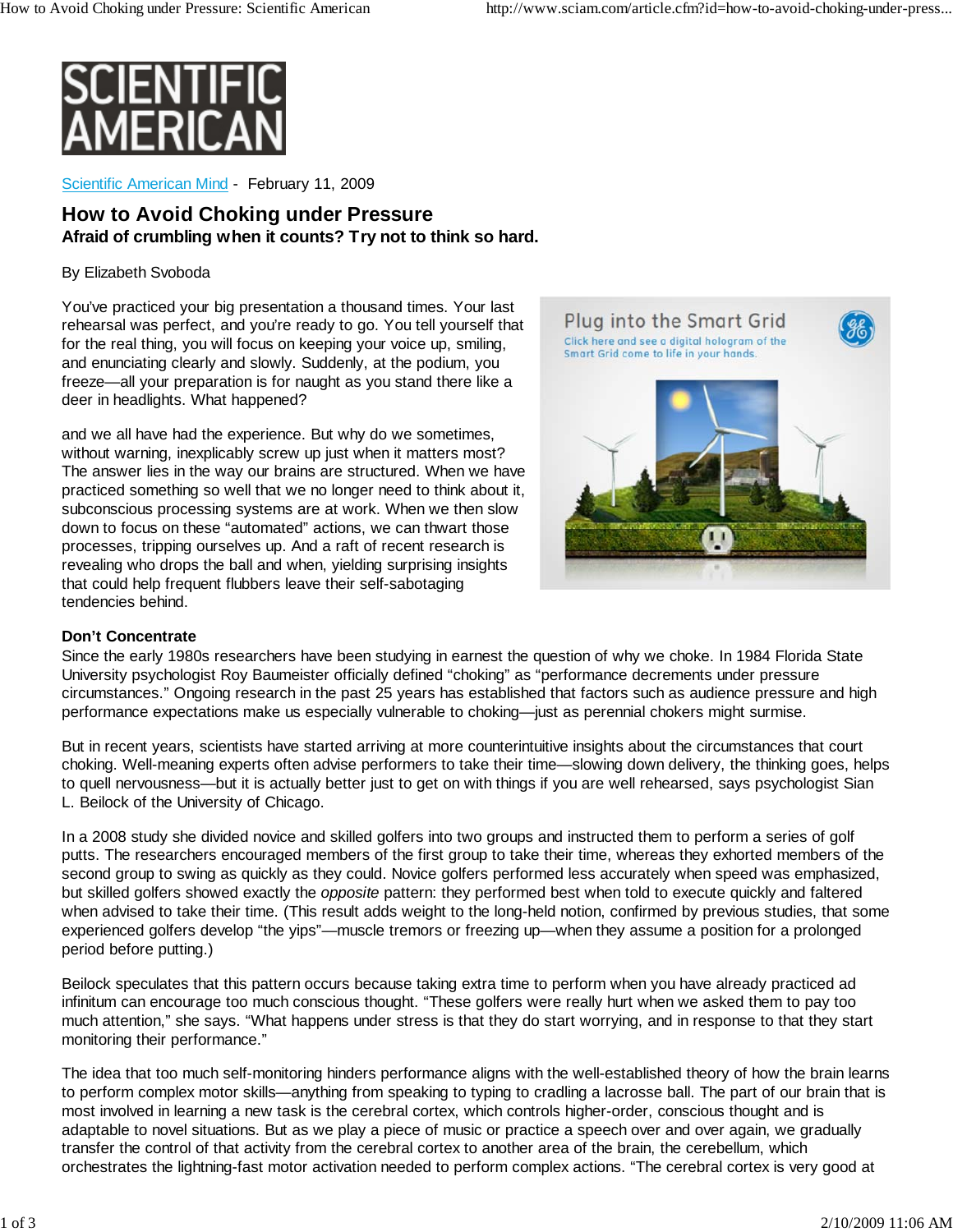general-purpose stuff but not at intricately timed things," says Boston University neurologist Frank Guenther. "You want to get the better-equipped part of the brain doing the job for these tasks." Thus, when people are learning something new they show high levels of activity in the cerebral cortex, whereas when they perform a task they already know well they show more activity in the cerebellum.

The wrinkle in this system is that the cerebellum, unlike the cerebral cortex, is not consciously accessible. As a result, Guenther says, it is when chokers try to check their progress as they are performing that they run into trouble. "Let's say you're trying to play the piano. If you were relying on your motor memory"—just letting it fly—"your motor command would automatically read out the next note in about 50 milliseconds." But consciously monitoring your performance brings this superfast sequence of motor commands to a screeching halt, resulting in a choking incident of epic proportions. "The feedback from the first note takes 100 milliseconds just to move from your cochlea up to your brain. So if you're saying to yourself, 'Okay, I just finished the C, now I have to go on to the D,' you're going to have problems."

But how much monitoring is too much? Obsessing over every little detail can be perilous, but daydreaming might leave you without sufficient focus to complete a task at all. To find the happy monitoring medium, psychologists Daniel Gucciardi and James Dimmock of the University of Western Australia recruited 20 expert golfers and instructed them to perform putts in three circumstances. Players in the first group focused on three words that stood for aspects of their physical technique (such as "head," "weight" and "arms"); the second group focused on three words that had nothing to do with the putt (for example, "red," "blue" and "green"); and the third group focused on a single word that encapsulated the putting motion (such as "smooth"). Initially, the golfers putted in a low-pressure situation, and most of them did well. During a second trial, however, Gucciardi and Dimmock ratcheted up the tension by offering the top performers cash prizes.

The players sailed through the second trial with flying colors—except the ones who focused on multiple aspects of their putt, according to the results published in the January 2008 *Psychology of Sport and Exercise*. "When they were focusing on the three representative mechanical processes, that was when their performance dropped," Gucciardi noted. Similarly, in 1999 psychologist Lew Hardy of the University of Wales found that performers who think about a concrete, detailed set of rules during their moment in the spotlight ("keep skis high in the air" and "keep body streamlined" for a ski jumper, for instance) are more likely to succumb to pressure than are those who do not have such a specific set of rules in mind.

On the other hand, the golfers in Gucciardi's study who focused on holistic single-word cues actually performed *best* in the pressure-packed putting round. Gucciardi thinks the degree of focus involved in fixating on a one-word mantra—not too much, not too little—could account for the difference between the three groups. "Our thought is that if you use the one word, it prevents you from regressing into conscious control, but it's still enough to activate the schematic cue to get that motor program running," he says.

The upshot? If you scrutinize your performance too much—trying to control, for example, the natural inflections in your voice as you present an important finding to your office mates—you will be priming your cerebral cortex to trip over your cerebellum, leaving yourself at a loss for words. But if you focus on a single word or idea that sums up your entire presentation ("smooth" or "forceful," for instance), you will be best equipped to prevent your brain from getting in its own way.

## **Pressure Makes Perfect**

Steering yourself away from conscious monitoring is easy enough when you are reciting a speech or playing a piece in your living room, but keeping optimum focus in front of a crowd or review board is another animal entirely.

The best way to make a performance situation feel like rehearsal, says Raôul R. D. Oudejans, a psychologist at Free University Amsterdam, is to subject yourself to the same anxiety-packed conditions during practice that you expect to encounter during your moment in the spotlight. In a 2008 study Oudejans rounded up a group of Dutch police officers and asked half of them to practice their marksmanship skills by shooting at a cardboard target; the other half trained by firing shots directly at one another (the cartridges contained soap, not bullets). After three one-hour training sessions, the "performance" was on: an officer-on-officer shoot-out using the dummy cartridges. The officers who had practiced on cardboard targets caved in this new tension-filled situation, whereas the group that had trained under the same stressful conditions thrived, notching much higher accuracy ratings than the other group did.

These results indicate that turning up the heat from the very first day of practice may be one of the most effective ways to immunize yourself against blowing it. "Performers train and train, but it's not that common to specifically train under these kinds of psychological constraints," Oudejans says. "They're trained in how to play their game, but they don't train under pressure, so they fail." Training in such situations minimizes the possibility of freezing up for the same reason that letting spiders crawl all over you makes them less frightening: your brain gradually adapts, so that circumstances that once would have made you uneasy no longer feel novel or threatening. "The more exposure you get to these high-pressure situations, and the more you succeed [despite them], the less likely you're going to get that whole affective experience,"